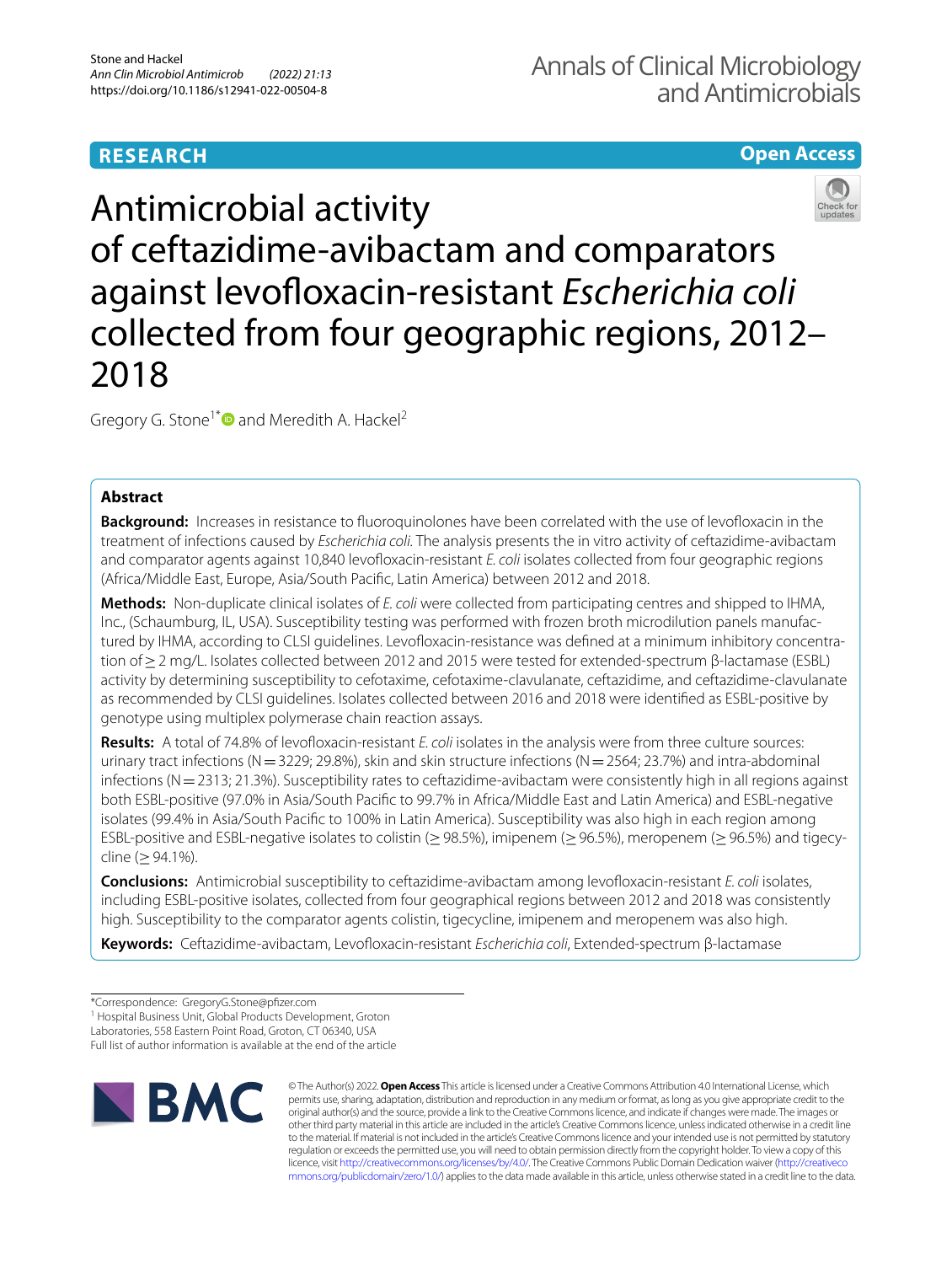## **Background**

The frequency of antimicrobial resistance has increased worldwide and has been associated with the inappropriate use of antimicrobials [\[1](#page-7-0)]. Fluoroquinolones, which have high bioavailability, oral administration and good tissue distribution [\[2](#page-7-1)], are commonly used agents; however, increases in resistance to fuoroquinolones have been correlated with the use of levofoxacin in the treatment of infections caused by *E. coli* [\[3](#page-7-2)]. Resistance to fuoroquinolones often arises by mutations in the drug targets, DNA gyrase and DNA topoisomerase IV [[4](#page-7-3), [5](#page-7-4)], and a frequency of>20% resistance to fuoroquinolones among uropathogens, including *E. coli* has been reported  $[6, 7]$  $[6, 7]$  $[6, 7]$  $[6, 7]$ . The availability of treatment options is further complicated in infections caused by members of the Enterobacterales as resistance to fuoroquinolones has been associated with extended-spectrum β-lactamase (ESBL) positive isolates, and ESBL production is associated with the hydrolysis of penicillins and β-lactams, including third-generation cephalosporins [[8–](#page-7-7)[10\]](#page-8-0). ESBLproducing bacteria are now pervasive worldwide, and according to one estimate, over 1.5 billion people are colonised with ESBL-producing Enterobacterales [[11](#page-8-1)].

Avibactam is a diazabicyclooctane, non-β-lactam, β-lactamase-inhibitor, and the combination of ceftazidime with avibactam possesses in vitro activity against Enterobacterales carrying β-lactamases of Ambler class A (ESBLs and *Klebsiella pneumoniae* carbapenemases), class C (AmpC cephalosporinases) and some class D (e.g. OXA-48-type, many of which co-carry ESBLs) [[12–](#page-8-2) [16\]](#page-8-3). The in vitro activity of ceftazidime-avibactam and a panel of comparator agents has been tracked via the International Network for Optimal Resistance Monitoring (INFORM) surveillance program, which was established in 2012, and the Antimicrobial Testing Leadership and Surveillance (ATLAS) study [\[17](#page-8-4)], which succeeded INFORM.

The data presented here describe the in vitro activity of ceftazidime-avibactam and comparator agents against ESBL-positive and ESBL-negative levofoxacin-resistant *E. coli* isolates collected from four geographic regions (Africa/Middle East, Europe, Asia/South Pacifc, Latin America) between 2012 and 2018.

# **Materials and methods**

### **Bacterial isolates**

Non-duplicate clinical isolates of *E. coli* were collected from participating centres in Africa/Middle East, Asia/ South Pacifc, Europe and Latin America between 2012 and 2018. All isolates were obtained from specimens collected from patients with community-associated or hospital-associated infections from intra-abdominal, skin, wounds, blood, respiratory tract, urine (limited to no more than 25% of all isolates), fuids, and other defned sources. Each site was requested to collect 25 *E. coli* isolates, and only one isolate per patient were accepted according to the protocol. All isolates were determined to be clinically signifcant by participating laboratory algorithms and were collected irrespective of antimicrobial susceptibility profle. Following their shipment to the central reference laboratory (IHMA, Schaumburg, IL, USA), samples were identifed using matrix-assisted laser desorption ionization-time of fight (MALDI-TOF) mass spectrometry (Bruker Biotyper, Bruker Daltonics, Billerica, MA, USA).

### **Susceptibility testing**

Susceptibility testing was performed according to CLSI and ISO guidelines, [[18](#page-8-5), [19\]](#page-8-6) with frozen broth microdilution panels manufactured by IHMA. Panel preparation and quality control followed guidelines from the CLSI [\[18](#page-8-5), [20](#page-8-7)]. Avibactam was tested at a fxed concentration of 4 mg/L in combination with doubling dilutions of ceftazidime (testing range,  $\leq 0.015-128$  mg/L). MICs were interpreted using EUCAST 2020 breakpoints, version 10.0  $[21]$  $[21]$  Resistance to levofloxacin was based on EUCAST guidelines and was defned as a minimum inhibitory concentration (MIC) of  $\geq$  2 mg/L. Isolates collected between 2012 and 2015, with MICs of  $\geq$  2 mg/L to ceftazidime or aztreonam, were tested for ESBL activity by determining susceptibility to cefotaxime, cefotaximeclavulanate, ceftazidime, and ceftazidime-clavulanate as recommended by CLSI guidelines [\[20](#page-8-7)]. Isolates collected between 2016 and 2018 with MICs  $\geq$  2 mg/L to meropenem, ceftazidime or aztreonam were screened for β-lactamase genes, using multiplex polymerase chain reaction assays, and ESBL-positive isolates were identifed by genotype [[22\]](#page-8-9). All detected β-lactamase genes, excluding original spectrum β-lactamases were amplifed using fanking primers and sequenced. Sequences were compared against publicly available databases.

### **Statistical analyses**

The Cochran-Armitage Trend Test was used to assess changes over the study years in the proportion of levofoxacin-resistant *E. coli* isolates that were identifed as ESBL-positive. A p-value of  $< 0.01$  was interpreted as statistically signifcant as the n values in the analysis were high and therefore the test was likely to be over-powered. Analyses were performed with SAS® version 9.4 (SAS Institute Inc., Cary, NC, USA).

# **Results**

### **Distribution of levofoxacin‑resistant** *E. coli* **isolates**

A total of 10,840 isolates collected from four geographic regions and identified as resistant to levofloxacin were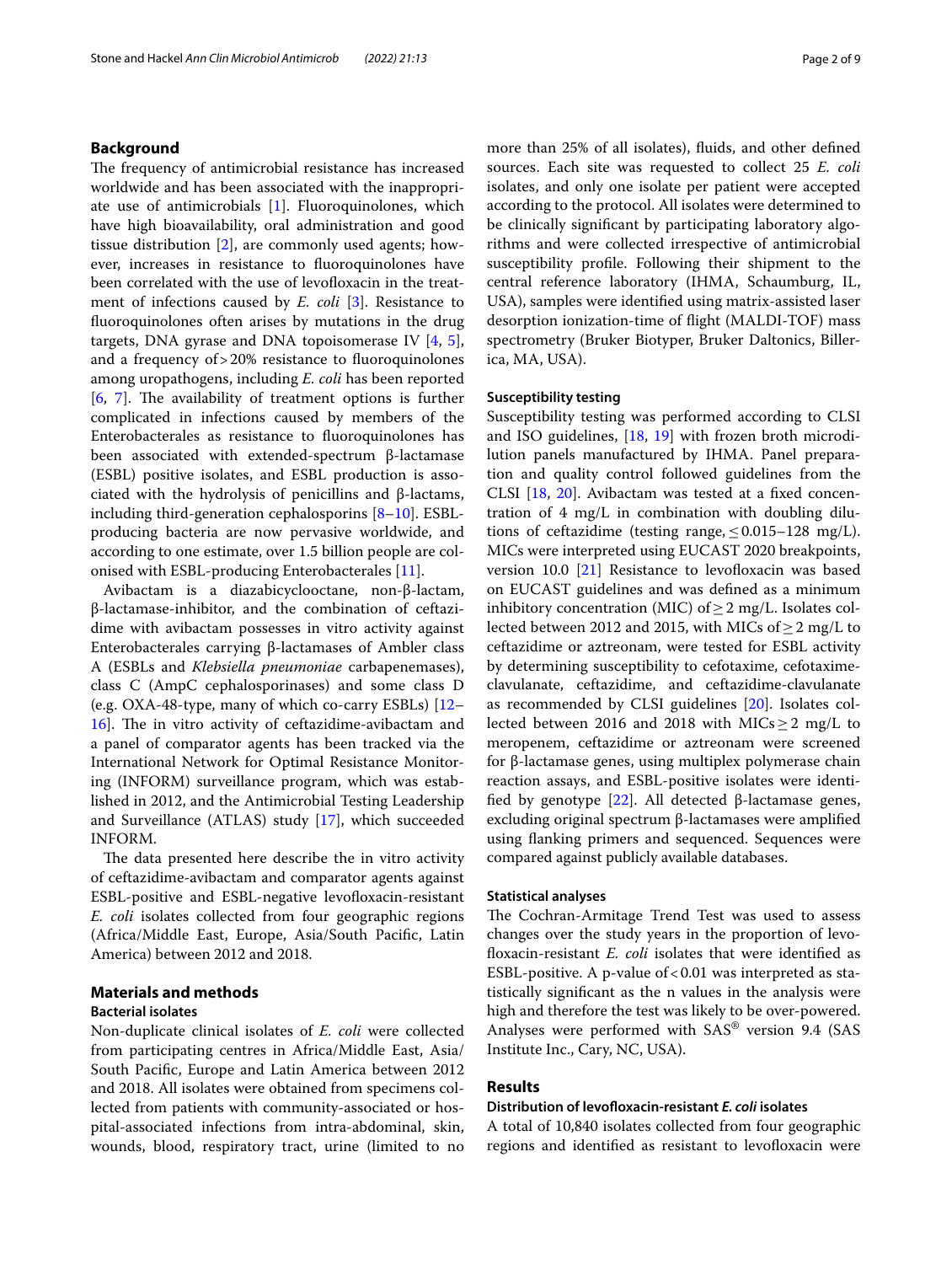included in the analysis. Isolates were most commonly collected from UTIs ( $N=3229$ ; 29.8%), followed by 2564 (23.7%) from skin and skin structure infections, 2313 (21.3%) from intra-abdominal infections, 1482 (13.7%) from lower respiratory tract infections, and 1204 (11.1%) from bloodstream infections, whilst 48 (0.4%) were from an unknown or other source. A similar distribution was observed among ESBL-positive and ESBL-negative isolates (data not shown).

The highest proportion of isolates were collected from Europe ( $N=4663$ ; 43.0%). The proportion of isolates collected from Latin America (N=2699; 24.9%) and Asia/South Pacific ( $N=2337$ ; 21.6%) were similar, and a minority were from Africa/Middle East  $(N=1141;$ 10.5%).

# **Analysis of regions combined against levofoxacin‑resistant**  *E. coli*

Table [1](#page-2-0) shows the in vitro activity of ceftazidime-avibactam and comparators against levofoxacin-resistant ESBL-positive and ESBL-negative *E. coli* when data from all regions of collection were combined. Rates of susceptibility to ceftazidime-avibactam and colistin were similar (≥99.0%) in both sets of isolates. Other comparator agents with high susceptibility rates against both sets of isolates were meropenem and imipenem (≥98.5%), and tigecycline ( $\geq$  94.6%). A high susceptibility rate was observed to amikacin among ESBL-negative isolates (95.1%); however, a lower rate of 83.4% was observed among ESBL-positive isolates. For cefepime, ceftazidime and aztreonam relatively high rates of susceptibility were

<span id="page-2-0"></span>**Table 1** Activity of ceftazidime-avibactam and comparator agents against levofoxacin-resistant *E. coli*; ATLAS, 2012–2018

| Antimicrobial                        | MIC <sub>50</sub><br>(mg/L) | MIC <sub>90</sub> (mg/L) | Range<br>(mg/L)           | %S   | %                        | %R   |
|--------------------------------------|-----------------------------|--------------------------|---------------------------|------|--------------------------|------|
| $ESBL-positive (N = 5749)$           |                             |                          |                           |      |                          |      |
| Ceftazidime-avibactam                | 0.12                        | 0.5                      | $\leq$ 0.015 - $\geq$ 256 | 99.0 |                          | 1.0  |
| Ceftazidime <sup>a</sup>             | 32                          | 128                      | $0.12 - \ge 256$          | 5.3  | 14.8                     | 79.9 |
| Cefepime <sup>a</sup>                | 32                          | 32                       | $\leq$ 0.12 – $\geq$ 64   | 3.0  | 10.0                     | 86.9 |
| Ampicillin                           | >64                         | >64                      | $1 - > 64$                | 0.2  |                          | 99.8 |
| Amoxicillin-clavulanate <sup>a</sup> | 16                          | 32                       | $\leq$ 0.12 – $\geq$ 64   | 29.3 |                          | 70.7 |
| Piperacillin-tazobactam              | 8                           | 64                       | $< 0.25 - > 256$          | 64.8 | 15.2                     | 20.0 |
| Aztreonam <sup>a</sup>               | 32                          | 128                      | $0.06 - \geq 256$         | 0.2  | 8.2                      | 91.6 |
| Imipenem                             | 0.25                        | 0.25                     | $\leq$ 0.03 - $\geq$ 16   | 98.5 | 0.4                      | 1.1  |
| Meropenem                            | 0.03                        | 0.06                     | $\leq$ 0.004 - $\geq$ 32  | 98.5 | 0.6                      | 1.0  |
| Colistin <sup>b</sup> ( $N = 4470$ ) | 0.25                        | 1                        | $\leq$ 0.06 $ \geq$ 16    | 99.1 | ÷.                       | 0.9  |
| Amikacin                             | $\overline{4}$              | 16                       | $0.5 - > 128$             | 83.4 | $\overline{\phantom{0}}$ | 16.6 |
| Tigecycline                          | 0.25                        | 0.5                      | $\leq$ 0.015 - $\geq$ 16  | 95.7 |                          | 4.3  |
| ESBL-negative ( $N = 5091$ )         |                             |                          |                           |      |                          |      |
| Ceftazidime-avibactam                | 0.12                        | 0.25                     | $\leq$ 0.015 - $\geq$ 256 | 99.6 |                          | 0.4  |
| Ceftazidime                          | 0.25                        | $\overline{4}$           | $\leq$ 0.015 - $\geq$ 256 | 88.5 | 2.3                      | 9.2  |
| Cefepime                             | < 0.12                      | 1                        | $\leq$ 0.12 – $\geq$ 64   | 91.8 | 3.8                      | 4.4  |
| Ampicillin                           | $\geq 64$                   | $\geq 64$                | $\leq$ 0.5 – $\geq$ 64    | 17.4 | $\equiv$                 | 82.6 |
| Amoxicillin-clavulanate              | 8                           | 32                       | $\leq$ 0.12 – $\geq$ 64   | 51.4 | $\overline{\phantom{0}}$ | 48.6 |
| Piperacillin-tazobactam              | $\overline{2}$              | 64                       | $\leq$ 0.12 - $\geq$ 256  | 81.9 | 5.0                      | 13.1 |
| Aztreonam                            | 0.12                        | $\overline{4}$           | $\leq$ 0.015 - $\geq$ 256 | 88.9 | 2.7                      | 8.3  |
| Imipenem                             | 0.12                        | 0.25                     | $\leq$ 0.03 – $\geq$ 16   | 99.1 | 0.3                      | 0.6  |
| Meropenem                            | 0.03                        | 0.06                     | $\leq$ 0.004 - $\geq$ 32  | 99.3 | 0.3                      | 0.4  |
| Colistin <sup>b</sup> ( $N = 3864$ ) | 0.25                        | $\mathbf{1}$             | $\leq$ 0.06 - $\geq$ 16   | 99.0 | -                        | 1.0  |
| Amikacin                             | $\overline{2}$              | 8                        | $\leq$ 0.25 - $\geq$ 128  | 95.1 |                          | 4.9  |
| Tigecycline                          | 0.25                        | 0.5                      | $< 0.015 - 4$             | 94.6 |                          | 5.4  |

– Indicates no breakpoint for the agent

*ESBL* extended-spectrum β-lactamase, *%I* percentage of isolates susceptible, increased exposure, *MIC* minimum inhibitory concentration, *MIC50* MIC required to inhibit growth of 50% of isolates (mg/L), *MIC<sub>90</sub>* MIC required to inhibit growth of 90% of isolates (mg/L), %R percentage of isolates resistant, %S percentage of isolates susceptible, standard dosing

<sup>a</sup> Not suitable for use in the treatment of infections caused by ESBL-positive isolates

<sup>b</sup> Colistin was included on the comparator panel from 2014 onwards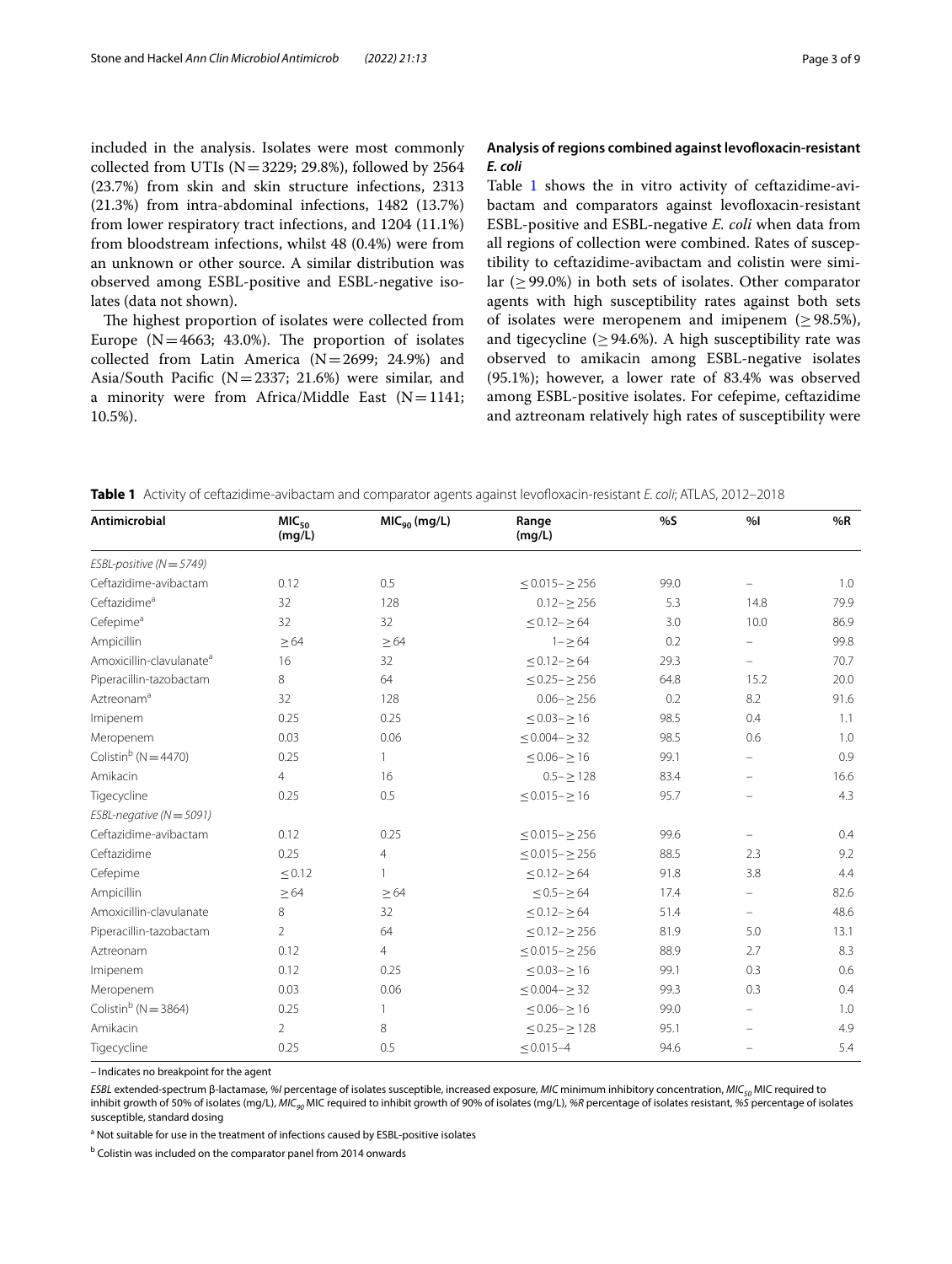observed among ESBL-negative isolates ( $\geq$ 88.5%); however, a susceptibility rate of<10% was seen among ESBLpositive isolates.

#### **Analysis by region against levofoxacin‑resistant** *E. coli*

For the regional analysis of all years pooled (2012–2018), presented in Table [2](#page-4-0), susceptibility rates to ceftazidimeavibactam were consistently high in all regions for both ESBL-positive (97.0% in Asia/South Pacifc to 99.7% in Africa/Middle East and Latin America) and ESBL-negative (99.4% in Asia/South Pacifc to 100% in Latin America) levofloxacin-resistant *E. coli*. High susceptibility rates were also observed in each region among ESBL-positive and ESBL-negative isolates for colistin ( $\geq$ 98.5%), imipenem ( $\geq$  96.5%), meropenem ( $\geq$  96.5%) and tigecycline  $(≥ 94.1\%).$ 

Susceptibility rates to amikacin among ESBL-negative isolates were similar in all regions, from 94.4% in Africa/ Middle East and Latin America to 96.5% in Europe. Among ESBL-positive isolates, susceptibility to amikacin was lower (79.9% in Europe to 89.8% in Asia/South Pacific). The susceptibility rates observed among ESBLnegative isolates to piperacillin-tazobactam were lowest in Europe (79.6%) and highest in Latin America (84.9%). In comparison, rates of susceptibility to piperacillin-tazobactam among ESBL-positive isolates were lower in each region, ranging from 61.1 to 74.0%.

High rates of susceptibility were observed among ESBL-negative levofoxacin-resistant *E. coli* for cefepime in all regions (between 91.1 and 93.3%) and for ceftazidime in three of the four regions (91.0 to 93.0%). A lower susceptibility rate to ceftazidime of 77.9% was observed among ESBL-negative isolates in Asia/South Pacifc. Few ESBL-positive isolates from any region were susceptible to cefepime or ceftazidime  $(\leq 6.3\%)$ . Susceptibility rates to ampicillin and amoxicillin-clavulanate were lower compared with all other agents in each region for ESBLnegative isolates. Among each regional set of ESBLpositive isolates, susceptibility rates to ampicillin and amoxicillin-clavulanate were≤41.6%.

In vitro activity data, by year, for ceftazidime-avibactam, colistin, meropenem, imipenem, and tigecycline against ESBL-positive and ESBL-negative isolates are presented in Additional fle [1](#page-7-8): Tables S1–S5. Over time, ceftazidime-avibactam, colistin, meropenem and imipenem showed consistently high and stable rates of susceptibility ( $\geq$  96.7%) in Africa/Middle East, Europe and Latin America (Additional fle [1](#page-7-8): Tables S1–S4). For ESBL-positive isolates collected in the Asia/South Pacifc region, reduced susceptibility rates were observed in 2018 to ceftazidime-avibactam (91.8%, Additional fle [1](#page-7-8): Table S1), and to imipenem (90.4%) and meropenem (91.1%) (Additional fle [1:](#page-7-8) Tables S3 and S4) when compared with each of the preceding years. Susceptibility to tigecycline was>92.6% between 2013 and 2018; rates of susceptibility were lower in 2012.

# **Regional trend tests against levofoxacin‑resistant** *E. coli* **over time**

Figure [1](#page-6-0) shows the proportion of levofloxacin-resistant *E*. *coli* isolates identifed as ESBL-positive from each region and by year. Any changes in the rates of ESBL-positive, levofloxacin-resistant *E. coli* over time were not statistically signifcant in Africa/Middle East and Latin America. For isolates from Europe and Asia/Pacifc there was a statistically signifcant increase in the rates of ESBL-positive isolates over time ( $p=0.0029$  and  $p=0.0001$ , respectively) with rates in 2018 of 54.4% in Europe and 61.3% in Asia–Pacifc.

### **Discussion**

This analysis of levofloxacin-resistant *E. coli* isolates collected between 2012 and 2018 in four geographical regions as part of the ATLAS study, showed high susceptibility rates to ceftazidime-avibactam among ESBL-positive and ESBL-negative isolates. Data also showed high susceptibility rates to colistin, meropenem, imipenem, and tigecycline, rates that were common to all regions and both ESBL-positive and ESBL-negative isolates. Susceptibility to cefepime, ceftazidime and aztreonam was also high against ESBL-negative isolates; however, susceptibility was reduced against ESBL-positive isolates with<10% of isolates susceptible to cefepime, ceftazidime or aztreonam.

The year-by-year analysis for the Asia/Pacific region revealed lower rates of susceptibility to meropenem, imipenem and ceftazidime-avibactam in 2018 when compared with the 2012–2017 period. There have been reports of *E. coli* strains that are resistant to fuoroquinolones becoming more widespread during recent years [[23\]](#page-8-10). Of particular concern has been the global spread of *E. coli* strain ST131, which is characterised by coresistance to fluoroquinolones and other agents  $[8-10, 10]$  $[8-10, 10]$  $[8-10, 10]$ [24,](#page-8-11) [25](#page-8-12)]. It is unlikely that this strain could be the cause of the lowered susceptibility we observed to ceftazidimeavibactam and the two carbapenems in the Asia/South Pacifc region in 2018. Among *E. coli* ST131 the rate of resistance to carbapenems is considered to be low, and a recent study of the in vitro activity of ceftazidime-avibactam and comparators against *E. coli* ST131 isolates in the USA reported no resistance to ceftazidime-avibactam or meropenem [[26\]](#page-8-13). A possible explanation may be the appearance of metallo-β-lactamases (MBLs) in isolates collected in the Asia/South Pacifc region during 2018. Whilst MBL-positive isolates are frequently reported among *Klebsiella pneumoniae*, they are also disseminated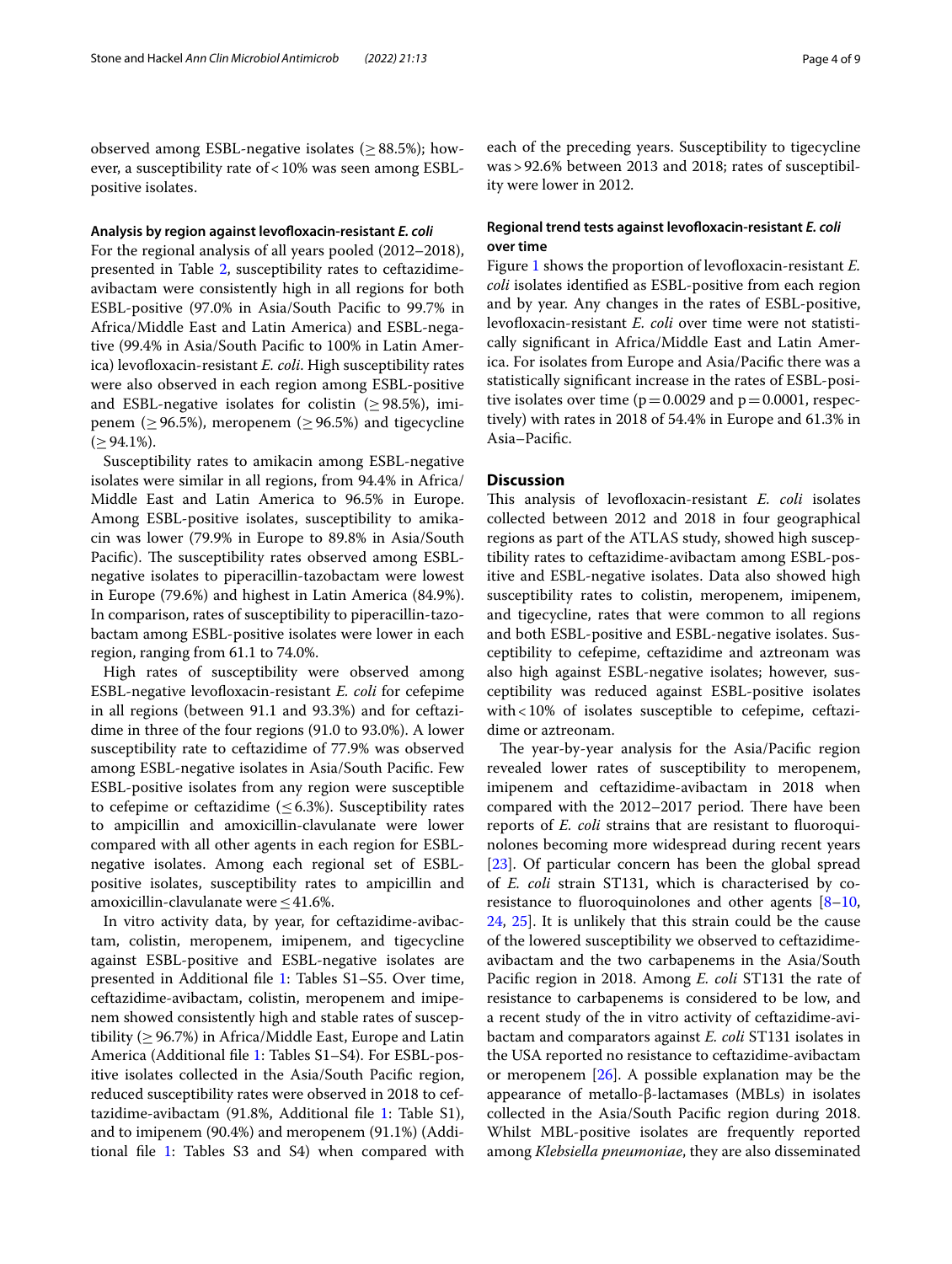<span id="page-4-0"></span>**Table 2** Activity of ceftazidime-avibactam and comparator agents against levofoxacin-resistant *E. coli*; ATLAS, by region, 2012–2018

| Antimicrobial                                | MIC <sub>50</sub><br>(mg/L) | MIC <sub>90</sub><br>(mg/L) | Range<br>(mg/L)           | %S   | %                        | %R   |
|----------------------------------------------|-----------------------------|-----------------------------|---------------------------|------|--------------------------|------|
| Africa/Middle East, ESBL-positive (N = 609)  |                             |                             |                           |      |                          |      |
| Ceftazidime-avibactam                        | 0.25                        | 0.5                         | $\leq$ 0.015 - $\geq$ 256 | 99.7 |                          | 0.3  |
| Ceftazidimeª                                 | 32                          | 128                         | $0.12 - \geq 256$         | 2.8  | 13.3                     | 83.9 |
| Cefepime <sup>a</sup>                        | 32                          | $\geq 64$                   | $0.25 - \ge 64$           | 2.5  | 7.2                      | 90.3 |
| Ampicillin                                   | $\geq 64$                   | $\geq$ 64                   | $16 - \ge 64$             | 0.0  | $\equiv$                 | 100  |
| Amoxicillin-clavulanate <sup>a</sup>         | 16                          | 32                          | $1 - \ge 64$              | 26.9 | $\equiv$                 | 73.1 |
| Piperacillin-tazobactam                      | 8                           | 128                         | $\leq$ 0.25 - $\geq$ 256  | 61.1 | 18.2                     | 20.7 |
| Aztreonam <sup>a</sup>                       | 64                          | 128                         | $2 - \ge 256$             | 0.0  | 5.3                      | 94.7 |
| Imipenem                                     | 0.25                        | 0.25                        | $0.06 - > 16$             | 99.3 | 0.3                      | 0.3  |
| Meropenem                                    | 0.03                        | 0.06                        | $0.015 - \geq 32$         | 99.5 | 0.3                      | 0.2  |
| Colistin <sup>b</sup> ( $N = 472$ )          | 0.5                         | $\mathbf{1}$                | $\leq 0.06 - 8$           | 99.2 | $\overline{\phantom{0}}$ | 0.8  |
| Amikacin                                     | $\overline{4}$              | 16                          | $0.5 - \ge 128$           | 85.2 | $\equiv$                 | 14.8 |
| Tigecycline                                  | 0.25                        | 0.5                         | $0.06 - 4$                | 96.2 | $\overline{\phantom{0}}$ | 3.8  |
| Africa/Middle East, ESBL-negative (N = 532)  |                             |                             |                           |      |                          |      |
| Ceftazidime-avibactam                        | 0.12                        | 0.25                        | $\leq$ 0.015 - $\geq$ 256 | 99.6 |                          | 0.4  |
| Ceftazidime                                  | 0.25                        | 0.5                         | $\leq$ 0.015 - $\geq$ 256 | 93.0 | 1.3                      | 5.6  |
| Cefepime                                     | $\leq 0.12$                 | $\mathbf{1}$                | $\leq$ 0.12- $\geq$ 64    | 92.7 | 3.2                      | 4.1  |
| Ampicillin                                   | $\geq 64$                   | $\geq 64$                   | $1 - \ge 64$              | 15.0 | ÷.                       | 85.0 |
| Amoxicillin-clavulanate                      | 8                           | 32                          | $< 0.12 - > 64$           | 56.0 | 4                        | 44.0 |
| Piperacillin-tazobactam                      | $\overline{2}$              | 32                          | $0.5 - \ge 256$           | 82.3 | 5.6                      | 12.0 |
| Aztreonam                                    | 0.12                        | 0.5                         | $\leq$ 0.015 - $\geq$ 256 | 93.0 | 1.5                      | 5.5  |
| Imipenem                                     | 0.12                        | 0.25                        | $0.06 - \ge 16$           | 99.1 | 0.4                      | 0.6  |
| Meropenem                                    | 0.03                        | 0.06                        | $0.008 - 16$              | 99.2 | 0.2                      | 0.6  |
| Colistin <sup>b</sup> ( $N = 413$ )          | 0.25                        | $\mathbf{1}$                | $\leq$ 0.06 $\geq$ 16     | 98.5 | $\equiv$                 | 1.5  |
| Amikacin                                     | $\overline{2}$              | 8                           | $0.5 - \ge 128$           | 94.4 | ÷                        | 5.6  |
| Tigecycline                                  | 0.25                        | 0.5                         | $0.06 - 4$                | 94.9 |                          | 5.1  |
| Asia/South Pacific, ESBL-positive (N = 1283) |                             |                             |                           |      |                          |      |
| Ceftazidime-avibactam                        | 0.12                        | 0.5                         | $\leq$ 0.015 - $\geq$ 256 | 97.0 |                          | 3.0  |
| Ceftazidime <sup>a</sup>                     | 16                          | 128                         | $0.25 - \geq 256$         | 6.3  | 16.4                     | 77.3 |
| Cefepime <sup>a</sup>                        | 32                          | $\geq 64$                   | $\leq$ 0.12- $\geq$ 64    | 1.5  | 11.0                     | 87.5 |
| Ampicillin                                   | $\geq 64$                   | $\geq 64$                   | $4 - 564$                 | 0.2  | ÷                        | 99.8 |
| Amoxicillin-clavulanate <sup>a</sup>         | 16                          | 32                          | $2 - \ge 64$              | 41.6 | $\equiv$                 | 58.4 |
| Piperacillin-tazobactam                      | 4                           | 128                         | $0.5 - \ge 256$           | 74.0 | 9.8                      | 16.1 |
| Aztreonam <sup>a</sup>                       | 32                          | 128                         | $0.06 - \geq 256$         | 0.5  | 7.9                      | 91.7 |
| Imipenem                                     | 0.25                        | 0.5                         | $< 0.03 - > 16$           | 96.5 | 0.3                      | 3.2  |
| Meropenem                                    | 0.03                        | 0.12                        | $0.008 - \geq 32$         | 96.5 | 0.5                      | 3.0  |
| Colistin <sup>b</sup> ( $N = 1012$ )         | 0.25                        | $\mathbf{1}$                | $\leq 0.06 - \geq 16$     | 98.8 |                          | 1.2  |
| Amikacin                                     | 4                           | 16                          | $0.5 - \ge 128$           | 89.8 |                          | 10.2 |
| Tigecycline                                  | 0.25                        | 0.5                         | $0.03 - \ge 16$           | 94.3 |                          | 5.7  |
| Asia/South Pacific, ESBL-negative (N = 1054) |                             |                             |                           |      |                          |      |
| Ceftazidime-avibactam                        | 0.12                        | 0.25                        | $\leq$ 0.015 - $\geq$ 256 | 99.4 | $\overline{\phantom{0}}$ | 0.6  |
| Ceftazidime                                  | 0.25                        | 32                          | $\leq$ 0.015 - $\geq$ 256 | 77.9 | 3.1                      | 19.0 |
| Cefepime                                     | $\leq 0.12$                 | $\mathbf{1}$                | $\leq$ 0.12- $\geq$ 64    | 91.4 | 3.9                      | 4.7  |
| Ampicillin                                   | $\geq$ 64                   | $\geq 64$                   | $\leq$ 0.5 – $\geq$ 64    | 17.0 | $\equiv$                 | 83.0 |
| Amoxicillin-clavulanate                      | 8                           | 32                          | $\leq$ 0.12- $\geq$ 64    | 52.4 | Ξ.                       | 47.6 |
| Piperacillin-tazobactam                      | $\overline{2}$              | 32                          | $0.25 - \geq 256$         | 83.5 | 4.9                      | 11.6 |
| Aztreonam                                    | 0.12                        | 16                          | $\leq$ 0.015 - $\geq$ 256 | 79.7 | 4.6                      | 15.7 |
| Imipenem                                     | 0.25                        | 0.5                         | $\leq$ 0.03- $\geq$ 16    | 99.3 | 0.2                      | 0.5  |
| Meropenem                                    | 0.03                        | 0.06                        | $\leq$ 0.004 - $\geq$ 32  | 99.4 | 0.1                      | 0.5  |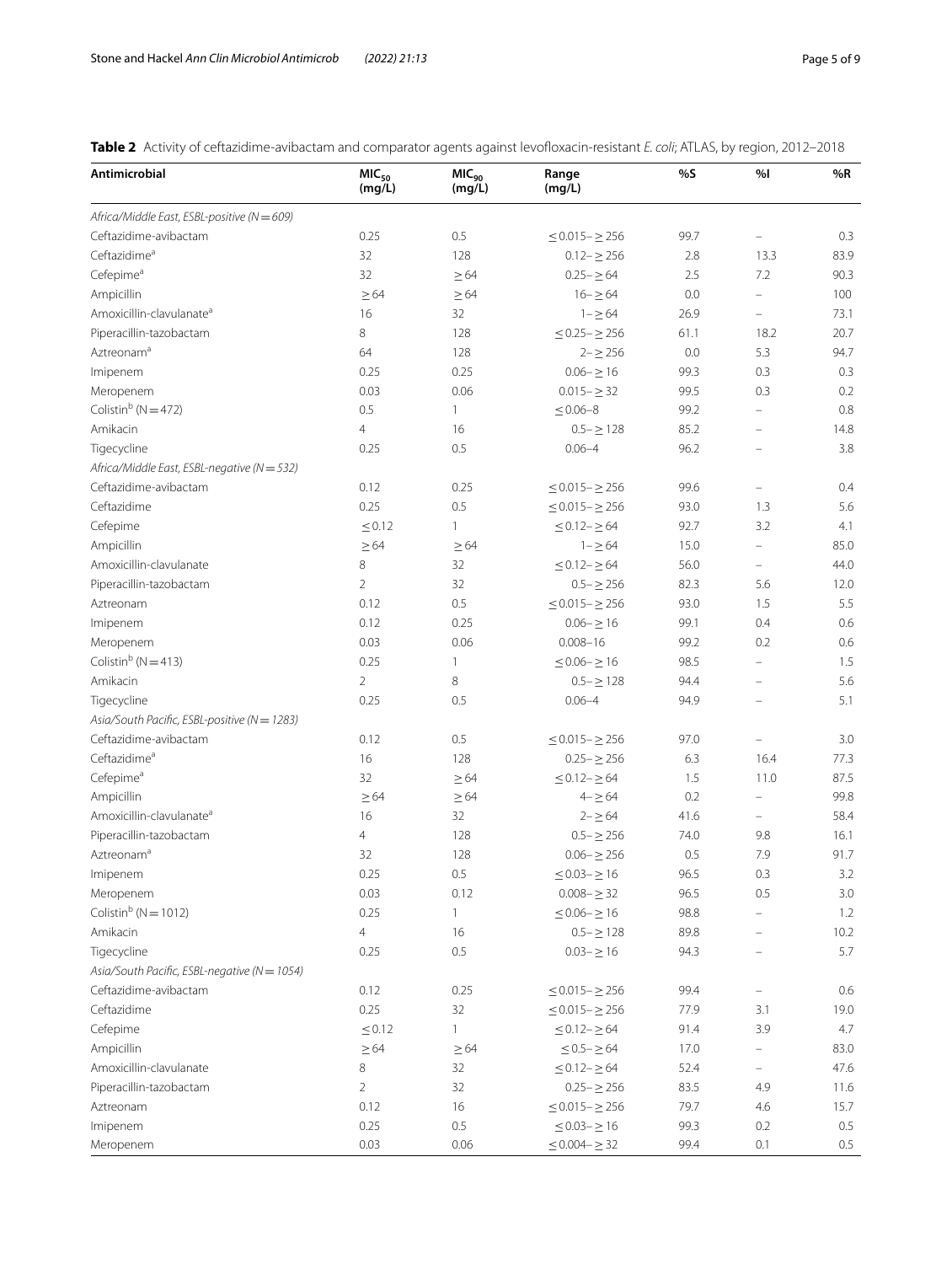# **Table 2** (continued)

| Antimicrobial                               | MIC <sub>50</sub><br>(mg/L) | MIC <sub>90</sub><br>(mq/L) | Range<br>(mg/L)           | %S   | %                        | %R      |
|---------------------------------------------|-----------------------------|-----------------------------|---------------------------|------|--------------------------|---------|
| Colistin <sup>b</sup> ( $N = 780$ )         | 0.25                        | $\mathbf{1}$                | $\leq$ 0.06 – $\geq$ 16   | 99.4 | $\equiv$                 | 0.6     |
| Amikacin                                    | $\overline{2}$              | 8                           | $\leq$ 0.25 - $\geq$ 128  | 96.5 |                          | 3.5     |
| Tigecycline                                 | 0.25                        | 0.5                         | $0.03 - 4$                | 94.7 |                          | 5.3     |
| Europe, ESBL-positive (N = 2290)            |                             |                             |                           |      |                          |         |
| Ceftazidime-avibactam                       | 0.12                        | 0.5                         | $\leq$ 0.015 - $\geq$ 256 | 99.6 |                          | 0.4     |
| Ceftazidime <sup>a</sup>                    | 16                          | 128                         | $0.12 - \geq 256$         | 6.0  | 17.2                     | 76.9    |
| Cefepime <sup>a</sup>                       | 32                          | $\geq 64$                   | $\leq$ 0.12 – $\geq$ 64   | 4.6  | 12.6                     | 82.8    |
| Ampicillin                                  | $\geq 64$                   | $\geq 64$                   | $1 - \ge 64$              | 0.3  | $\overline{\phantom{m}}$ | 99.7    |
| Amoxicillin-clavulanate <sup>a</sup>        | 16                          | 32                          | $\leq$ 0.12 – $\geq$ 64   | 25.9 | $\overline{\phantom{m}}$ | 74.1    |
| Piperacillin-tazobactam                     | 8                           | 128                         | $\leq$ 0.25 – $\geq$ 256  | 61.3 | 15.8                     | 22.9    |
| Aztreonam <sup>a</sup>                      | 32                          | 128                         | $0.5 - \geq 256$          | 0.3  | 10.3                     | 89.4    |
| Imipenem                                    | 0.25                        | 0.25                        | $\leq$ 0.03 - $\geq$ 16   | 99.0 | 0.4                      | 0.6     |
| Meropenem                                   | 0.03                        | 0.06                        | $\leq$ 0.004 - $\geq$ 32  | 98.9 | 0.6                      | 0.5     |
| Colistin <sup>b</sup> ( $N = 1754$ )        | 0.5                         | $\mathbf{1}$                | $\leq$ 0.06 $\geq$ 16     | 99.1 | $\equiv$                 | 0.9     |
| Amikacin                                    | 4                           | 16                          | $0.5 - \ge 128$           | 79.9 | $\equiv$                 | 20.1    |
| Tigecycline                                 | 0.25                        | 0.5                         | $\leq 0.015 - 4$          | 96.3 |                          | 3.7     |
| Europe, ESBL-negative (N = 2373)            |                             |                             |                           |      |                          |         |
| Ceftazidime-avibactam                       | 0.12                        | 0.25                        | $\leq$ 0.015 - $\geq$ 256 | 99.5 | $\equiv$                 | 0.5     |
| Ceftazidime                                 | 0.25                        | 1                           | $0.03 - \geq 256$         | 91.0 | 2.4                      | 6.7     |
| Cefepime                                    | < 0.12                      | $\mathbf{1}$                | $\leq$ 0.12 – $\geq$ 64   | 91.1 | 4.3                      | 4.6     |
| Ampicillin                                  | $\geq 64$                   | $\geq 64$                   | $\leq$ 0.5 – $\geq$ 64    | 16.0 | $\bar{ }$                | 84.0    |
| Amoxicillin-clavulanate                     | 16                          | 32                          | $\leq$ 0.12 – $\geq$ 64   | 47.8 | $\equiv$                 | 52.2    |
| Piperacillin-tazobactam                     | $\overline{2}$              | 64                          | $\leq$ 0.12- $\geq$ 256   | 79.6 | 5.1                      | 15.3    |
| Aztreonam                                   | 0.12                        | $\mathbf{1}$                | $\leq$ 0.015 - $\geq$ 256 | 91.4 | 2.6                      | $6.0\,$ |
| Imipenem                                    | 0.12                        | 0.25                        | $\leq$ 0.03- $\geq$ 16    | 98.7 | 0.5                      | 0.8     |
| Meropenem                                   | 0.03                        | 0.06                        | $\leq$ 0.004 - $\geq$ 32  | 99.2 | 0.4                      | 0.4     |
| Colistin <sup>b</sup> ( $N = 1786$ )        | 0.25                        | $\mathbf{1}$                | $\leq$ 0.06 - $\geq$ 16   | 98.9 | $\equiv$                 | 1.1     |
| Amikacin                                    | $\overline{2}$              | 8                           | $0.5 - \ge 128$           | 95.0 |                          | 5.0     |
| Tigecycline                                 | 0.25                        | 0.5                         | $\leq 0.015 - 4$          | 94.1 |                          | 5.9     |
| Latin America, ESBL-positive (N = 1567)     |                             |                             |                           |      |                          |         |
| Ceftazidime-avibactam                       | 0.12                        | 0.5                         | $\leq$ 0.015 - $\geq$ 256 | 99.7 |                          | 0.3     |
| Ceftazidime <sup>a</sup>                    | 32                          | 128                         | $0.5 - \ge 256$           | 4.3  | 10.7                     | 84.9    |
| Cefepime <sup>a</sup>                       | 32                          | 32                          | $\leq$ 0.12- $\geq$ 64    | 2.3  | 6.6                      | 91.1    |
| Ampicillin                                  | $\geq 64$                   | $\geq 64$                   | $8 - \ge 64$              | 0.1  | $\equiv$                 | 99.9    |
| Amoxicillin-clavulanate <sup>a</sup>        | $16\,$                      | 32                          | $\leq$ 0.12- $\geq$ 64    | 25.3 |                          | 74.7    |
| Piperacillin-tazobactam                     | 8                           | 64                          | $\leq$ 0.25 – $\geq$ 256  | 63.8 | 17.7                     | 18.5    |
| Aztreonam <sup>a</sup>                      | 64                          | 128                         | $0.5 - \ge 256$           | 0.1  | 6.4                      | 93.5    |
| Imipenem                                    | 0.12                        | 0.25                        | $0.06 - \ge 16$           | 99.2 | 0.4                      | 0.4     |
| Meropenem                                   | 0.03                        | 0.06                        | $0.015 - \geq 32$         | 99.0 | 0.6                      | 0.4     |
| Colistin <sup>b</sup> ( $N = 1232$ )        | 0.25                        | $\mathbf{1}$                | $\leq 0.06 - 8$           | 99.1 |                          | 0.9     |
| Amikacin                                    | 4                           | 16                          | $0.5 - \ge 128$           | 82.6 |                          | 17.4    |
| Tigecycline                                 | 0.25                        | 0.5                         | $\leq 0.015 - 4$          | 95.8 |                          | 4.2     |
| Latin America, ESBL-negative ( $N = 1132$ ) |                             |                             |                           |      |                          |         |
| Ceftazidime-avibactam                       | 0.12                        | 0.25                        | $\leq 0.015 - 4$          | 100  |                          | 0.0     |
| Ceftazidime                                 | 0.25                        | 1                           | $0.03 - \geq 256$         | 91.1 | 1.7                      | 7.2     |
| Cefepime                                    | $\leq 0.12$                 | $\mathbf{1}$                | $\leq$ 0.12- $\geq$ 64    | 93.3 | 3.1                      | 3.6     |
| Ampicillin                                  | $\geq 64$                   | $\geq 64$                   | $1 - \ge 64$              | 22.0 |                          | 78.0    |
| Amoxicillin-clavulanate                     | 8                           | 32                          | $\leq$ 0.12- $\geq$ 64    | 56.0 |                          | 44.0    |
| Piperacillin-tazobactam                     | $\overline{c}$              | 32                          | $0.25 - \ge 256$          | 84.9 | 4.4                      | 10.7    |
|                                             |                             |                             |                           |      |                          |         |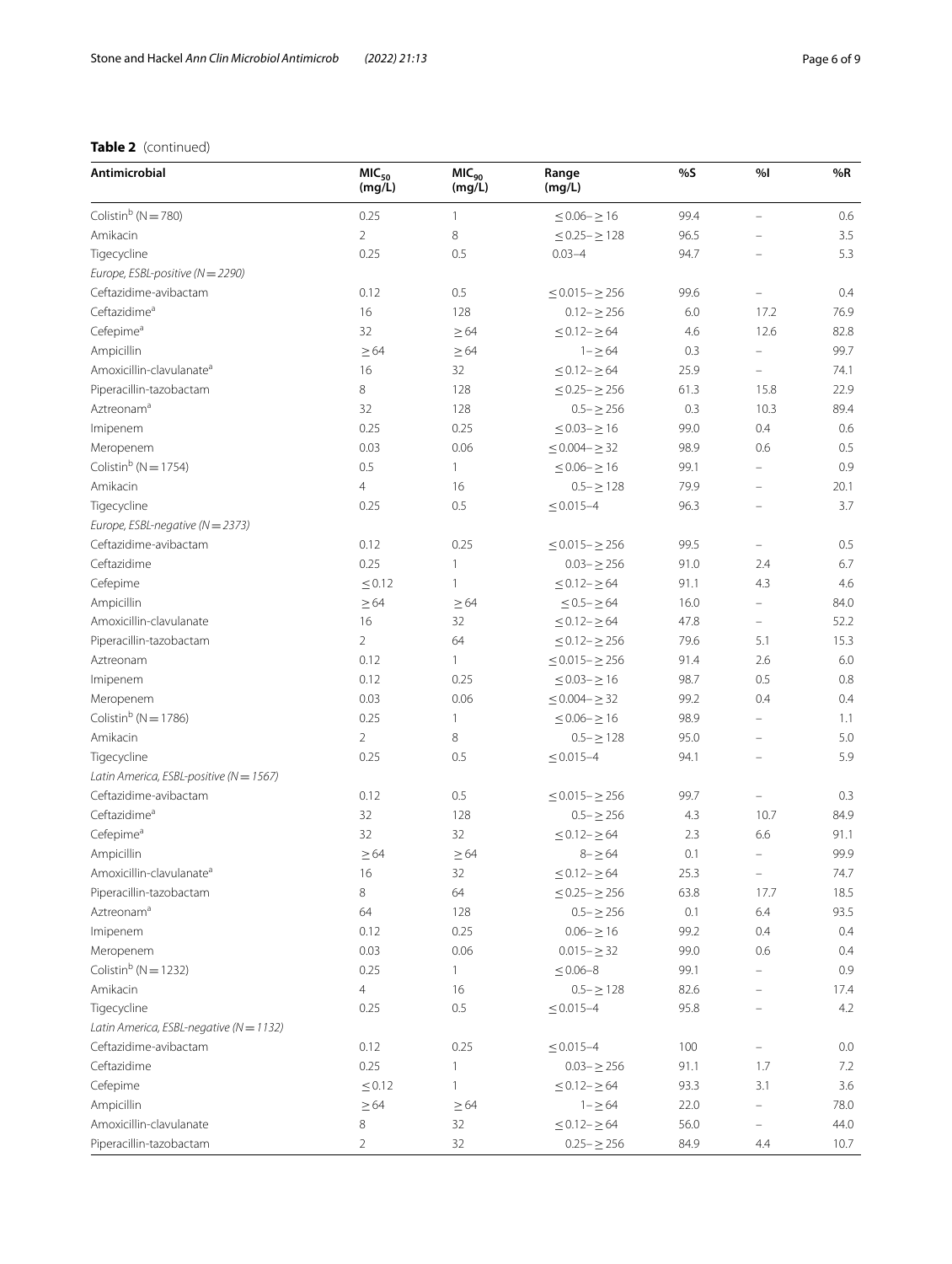# **Table 2** (continued)

| Antimicrobial                   | MIC <sub>50</sub><br>(mq/L) | MIC <sub>90</sub><br>(mq/L) | Range<br>(mq/L)   | %S   | %   | %R  |
|---------------------------------|-----------------------------|-----------------------------|-------------------|------|-----|-----|
| Aztreonam                       | 0.12                        |                             | $< 0.015 - > 256$ | 90.5 | 1.9 | 7.6 |
| Imipenem                        | 0.12                        | 0.25                        | $< 0.03 - \ge 16$ | 99.5 | 0.1 | 0.4 |
| Meropenem                       | 0.03                        | 0.06                        | $0.008 - 32$      | 99.4 | 0.4 | 0.3 |
| Colistin <sup>b</sup> (N = 885) | 0.25                        |                             | $< 0.06 - > 16$   | 99.1 | -   | 0.9 |
| Amikacin                        | 2                           | 8                           | $< 0.25 - > 128$  | 94.4 | -   | 5.6 |
| Tigecycline                     | 0.25                        | 0.5                         | $\leq 0.015 - 4$  | 95.5 |     | 4.5 |

– Indicates no breakpoint for the agent

ESBL, extended-spectrum β-lactamase; %I, percentage of isolates susceptible, increased exposure; MIC, minimum inhibitory concentration; MIC<sub>50</sub>, MIC required to inhibit growth of 50% of isolates (mg/L); MIC<sub>90</sub>, MIC required to inhibit growth of 90% of isolates (mg/L); %R, percentage of isolates resistant; %S, percentage of isolates susceptible, standard dosing

<sup>a</sup> Not suitable for use in the treatment of infections caused by ESBL-positive isolates

<sup>b</sup> Colistin was included on the comparator panel from 2014 onwards



<span id="page-6-0"></span>to a lesser extent among *E. coli*, and so their inclusion among a population of levofloxacin-resistant isolates would be plausible [[27\]](#page-8-14).

The ATLAS program is intended for antimicrobial surveillance and is not designed as an epidemiological study. Therefore, the observations regarding the frequency of ESBLs need to be considered with caution. Furthermore, it must be remembered that the isolates included in this analysis are all levofloxacin-resistant, predisposing the collection to higher rates of ESBL-positive isolates than might be identifed in other clinical collections of *E. coli*. Additionally, centres that have participated in ATLAS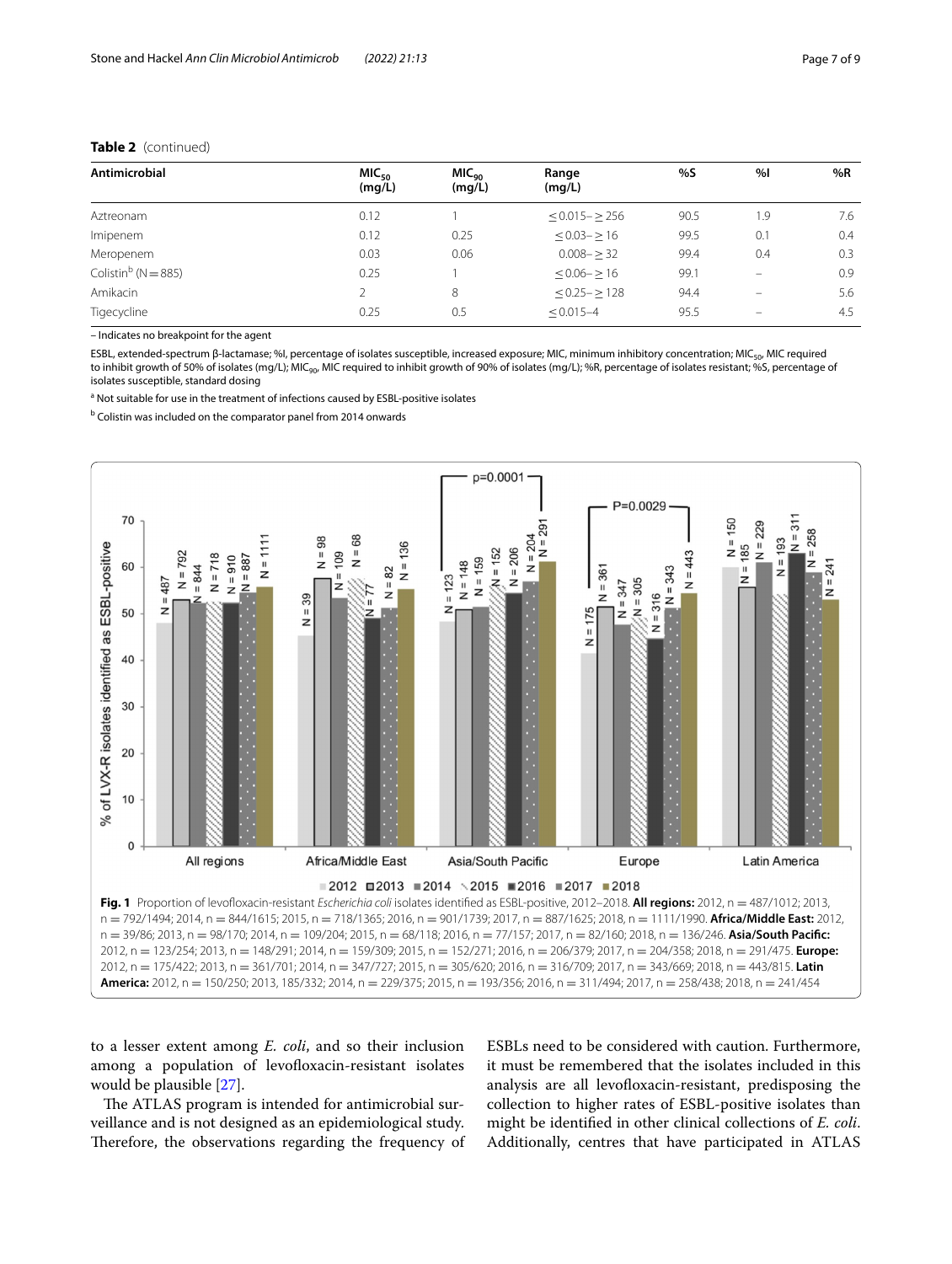have not been required to do so in each year, so the analysis of longitudinal data could be infuenced by changes in the distribution of isolates over time. In our analyses, data were not available for India or China, and so our fndings cannot reasonably be applied to these individual countries. Whilst centres from many countries have participated in this analysis, their geographical distribution has focussed around the four main regions included in this analysis and so the observations that we present may not be fully representative of global susceptibility trends.

### **Conclusions**

In conclusion, we report that the in vitro susceptibility to ceftazidime-avibactam among levofoxacin-resistant *E. coli* isolates, including ESBL-positive isolates, collected from four geographical regions between 2012 and 2018 was consistently high ( $\geq$  97.0%). Susceptibility to the comparator agents colistin, tigecycline, imipenem and meropenem was also high ( $\geq$  94.1%), whilst susceptibility to other agents on the panel was lower, particularly among ESBL-positive isolates. A modest reduction in susceptibility to imipenem, meropenem, and ceftazidime-avibactam in the Asia/South Pacifc region in 2018 warrants continued antimicrobial surveillance. The identifcation of global and regional trends of antimicrobial resistance can help to guide appropriate treatment of infectious disease where *E. coli* is the suspected or confrmed causative organism.

#### **Abbreviations**

ATLAS: Antimicrobial Testing Leadership and Surveillance; ESBL: Extendedspectrum β-lactamase; INFORM: International Network for Optimal Resistance Monitoring; MALDI-TOF: Matrix-assisted laser desorption ionization-time of fight mass spectrometry; MBL: Metallo-β-lactamase; MIC: Minimum inhibitory concentration; UTI: Urinary tract infection.

### **Supplementary Information**

The online version contains supplementary material available at [https://doi.](https://doi.org/10.1186/s12941-022-00504-8)  $(10.1186/12941.022.0050$ 

<span id="page-7-8"></span>**Additional fle 1: Table S1.** Activity of ceftazidime-avibactam against levofloxacin-resistant *E. coli*; ATLAS, by region and year, 2012-2018. **Table S2.** Activity of colistin against levofloxacin-resistant *E. coli*, ATLAS, by region and year, 2014\*–2018. **Table S3.** Activity of imipenem against levofloxacin-resistant *E. coli* isolates, ATLAS, by region and year, 2012–2018. **Table S4.** Activity of meropenem against levofoxacin-resistant *E. coli* isolates, ATLAS, by region and year, 2012–2018. **Table S5.** Activity of tigecycline against levofloxacin-resistant *E. coli*, ATLAS, by region and year, 2012–2018.

#### **Acknowledgements**

The ATLAS program is a large surveillance study which collects isolates from institutions globally. The authors of this work would like to extend their thanks to the individuals at each centre who were involved in collecting and submitting isolates to the ATLAS program, as well as the staff at IHMA for their work on the coordination of the study and analysis of the isolates. Medical writing support was provided by Mike Leedham at Micron Research Ltd., Ely, UK,

which was funded by Pfzer. Micron Research Ltd. also provided data management services, which were funded by Pfzer.

### **Authors' contributions**

GGS was involved in the study design and data interpretation, as well as drafting and reviewing the manuscript. MAH was involved in data production and interpretation and reviewing and redrafting the manuscript. Both authors read and approved the fnal manuscript.

#### **Funding**

This study is funded by Pfzer Inc. Pfzer Inc. was involved in the study design and the decision to submit the work for publication.

#### **Availability of data and materials**

The datasets generated and/or analysed during the current study are available from the corresponding author on reasonable request. Data from the global ATLAS study can be accessed at [https://atlas-surveillance.com.](https://atlas-surveillance.com)

#### **Declarations**

#### **Ethics approval and consent to participate**

As the ATLAS program does not require any additional tests, expenses, or procedures on behalf of the patient outside of normal patient care and no patient identifers are collected ethical approval was not required.

#### **Consent for publication**

Each participating Investigator/Institution was required to sign a participation agreement that gave explicit rights allowing the submitted organisms to be included in ATLAS and confrming acceptance that the data may be used for publication.

#### **Competing interests**

GGS is an employee of Pfzer Inc. and a Pfzer Inc. shareholder. MAH is an employee of IHMA and has no personal fnancial interests in the sponsor of the study (Pfizer, Inc.).

#### **Author details**

<sup>1</sup> Hospital Business Unit, Global Products Development, Groton Laboratories, 558 Eastern Point Road, Groton, CT 06340, USA. <sup>2</sup>IHMA, Schaumburg, IL, USA.

Received: 26 May 2021 Accepted: 11 March 2022 Published online: 21 March 2022

#### **References**

- <span id="page-7-0"></span>1. World Health Organization (WHO). Antimicrobial resistance. Global action plan on antimicrobial resistance. Geneva: WHO; 2015. [http://apps.](http://apps.who.int/iris/bitstream/handle/10665/193736/9789241509763_eng.pdf) [who.int/iris/bitstream/handle/10665/193736/9789241509763\\_eng.pdf.](http://apps.who.int/iris/bitstream/handle/10665/193736/9789241509763_eng.pdf) Accessed 15 Sept 2020.
- <span id="page-7-1"></span>2. Drusano G, Labro M-T, Cars O, Mendes P, Shah P, Sörgel F, et al. Pharmacokinetics and pharmacodynamics of fuoroquinolones. Clin Microbiol Infect. 1998;4(Suppl 2):S27–41.
- <span id="page-7-2"></span>3. Wu H-H, Liu H-Y, Lin Y-C, Hsueh P-R, Lee Y-J. Correlation between levofoxacin consumption and the incidence of nosocomial infections due to fuoroquinolone-resistant *Escherichia coli*. J Microbiol Immunol Infect. 2016;49:424–9.
- <span id="page-7-3"></span>4. Hooper DC. Bacterial topoisomerases, anti-topoisomerases, and antitopoisomerase resistance. Clin Infect Dis. 1998;27(Suppl 1):S54-63.
- <span id="page-7-4"></span>5. Hooper DC, Jacoby GA. Mechanisms of drug resistance: quinolone resistance. Ann N Y Acad Sci. 2015;1354:12–31.
- <span id="page-7-5"></span>6. Hsueh P-R, Lau Y-J, Ko W-C, Liu C-Y, Huang C-T, Yen M-Y, et al. Consensus statement on the role of fuoroquinolones in the management of urinary tract infections. J Microbiol Immunol Infect. 2011;44:79–82.
- <span id="page-7-6"></span>7. European Centre for Disease Prevention and Control. Antimicrobial resistance in the EU/EEA (EARS-Net)—Annual Epidemiological Report 2019. Stockholm: ECDC; 2020.
- <span id="page-7-7"></span>8. Doi Y, Lovleva A, Bonomo RA. The ecology of extended-spectrum betalactamases (ESBLs) in the developed world. J Travel Med. 2017;24(Suppl 1):44–51.